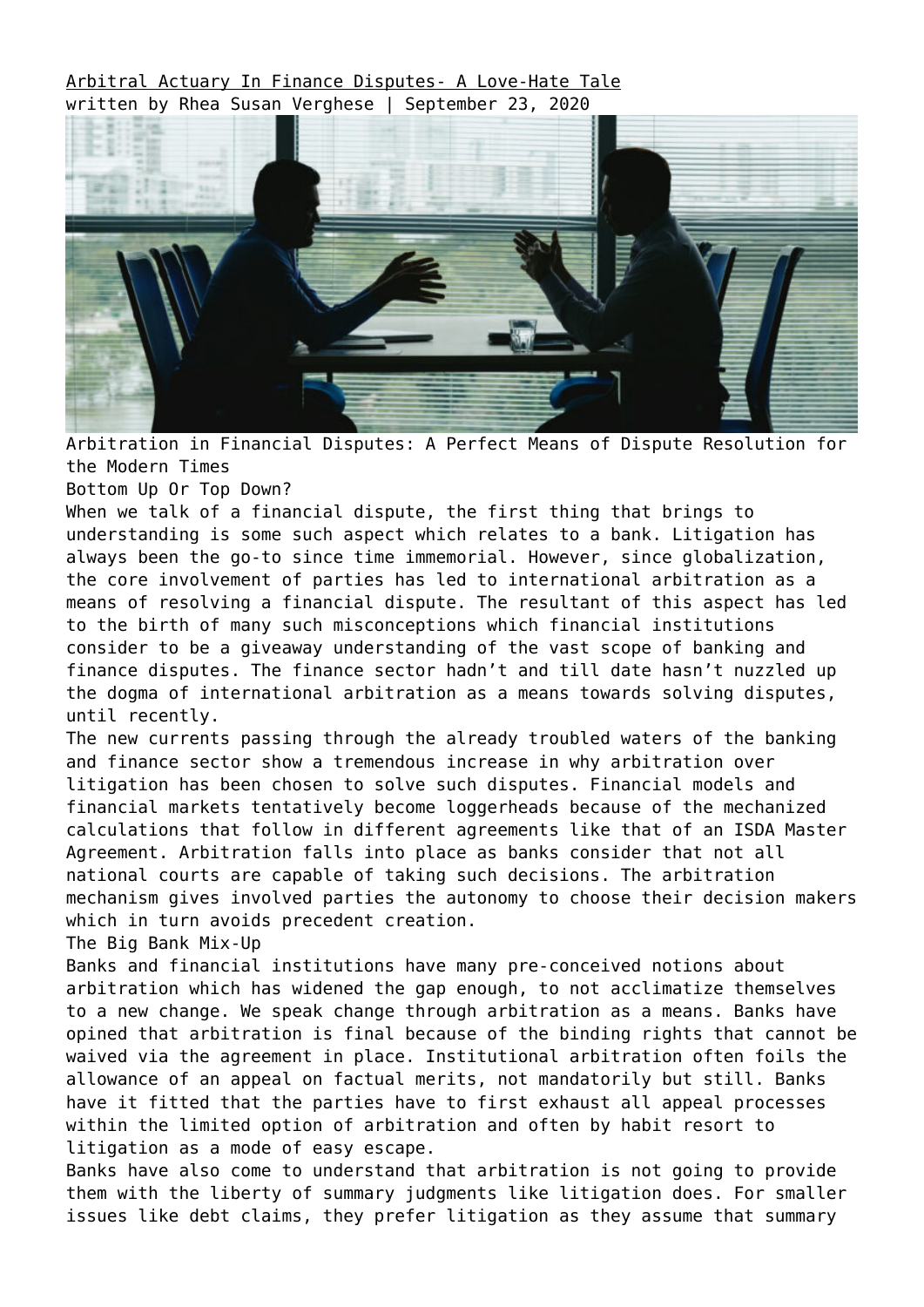procedures are not an option of arbitration. A profound study into the field of arbitration does give a selection similar to that of summary procedures if incorporated in the arbitration rules or by party autonomy. Party autonomy is self-explanatory in a way that it allows the parties to choose how they would like their claims to be treated.

Another pre-conception that banks and financial institutions own is that, they think arbitration lacks the idea of interim relief and that courts are the only recourse to the fulfillment of interim needs. Arbitration has upped its game in terms of incorporating the knowledge of the appointment of an emergency arbitrator to provide for interim injunctions on an urgent basis. For example, tribunals have wider scope in terms of power towards granting interim relief thereby renouncing access and involvement of state courts. While interim relief drawn through court help is a more looked-for option in comparison to the alternative of arbitration, courts are more than willing to overlook the proceedings leaving no hang-ups of having chosen the latter. Confidentiality is a preconceived notion that most banks and financial institutions have. They think that arbitration is private but that's not the case unless expressly mentioned in the underlying clause. Party autonomy and consent is the driving force behind the publishing of an arbitral award. It works in accordance with the choice of the parties. For example, most awards that are published by ICC or Stockholm Chambers of Commerce have the names of the parties removed and only the reasoning made available for viewing. One of the last pre-conceived notions financial institutions have is about flexibility. Financial institutions often want the plasticity of being able to use both litigation and arbitration. They showcase some amount of skepticism in terms of legal certainty. They are able to do so by use of what one calls an asymmetric clause. The inclusion of an asymmetric clause is basically viewed and understood as using a mix of both litigation and arbitration to draw conclusions to a dispute. Indian Law is yet to make the forlorn asymmetric clause an inclusive part of an agreement, although loan agreements do have asymmetric clauses as a part of them and English Law explicitly has no problem.

Arbitrate To Move The Clocks Away From Litigation: Possible? There are pros and cons to every dealt aspect and dispute on the table. A question of consideration at this point would be, will arbitration as a means be a prosperous bet in comparison to litigation? Banks deal with counterparties from emergent markets and these parties would be more than happy to not submit them to English courts but to locations best suited to them. At this point, it would be easy to say that arbitration offers neutrality in a way that allows parties to choose their seat and place of arbitration.

Another advantage of arbitration that can be harped on is that of expertise. National courts definitely are not capable enough to deal with complex financial products off-hand, while in arbitration parties have the freedom to choose their arbitrator who may have expertise in a particular field thereby bringing ease to execution and passing of the award.

Confidentiality is definitely abound blessing in arbitration, the same of which acts as a bane in litigation as proceedings are open to the public. Privacy can be demanded in the arbitrational rules, with regards to the documents and award. Other recompenses may include flexibility and finality which is not so easily available when it's court litigation. Arbitration is